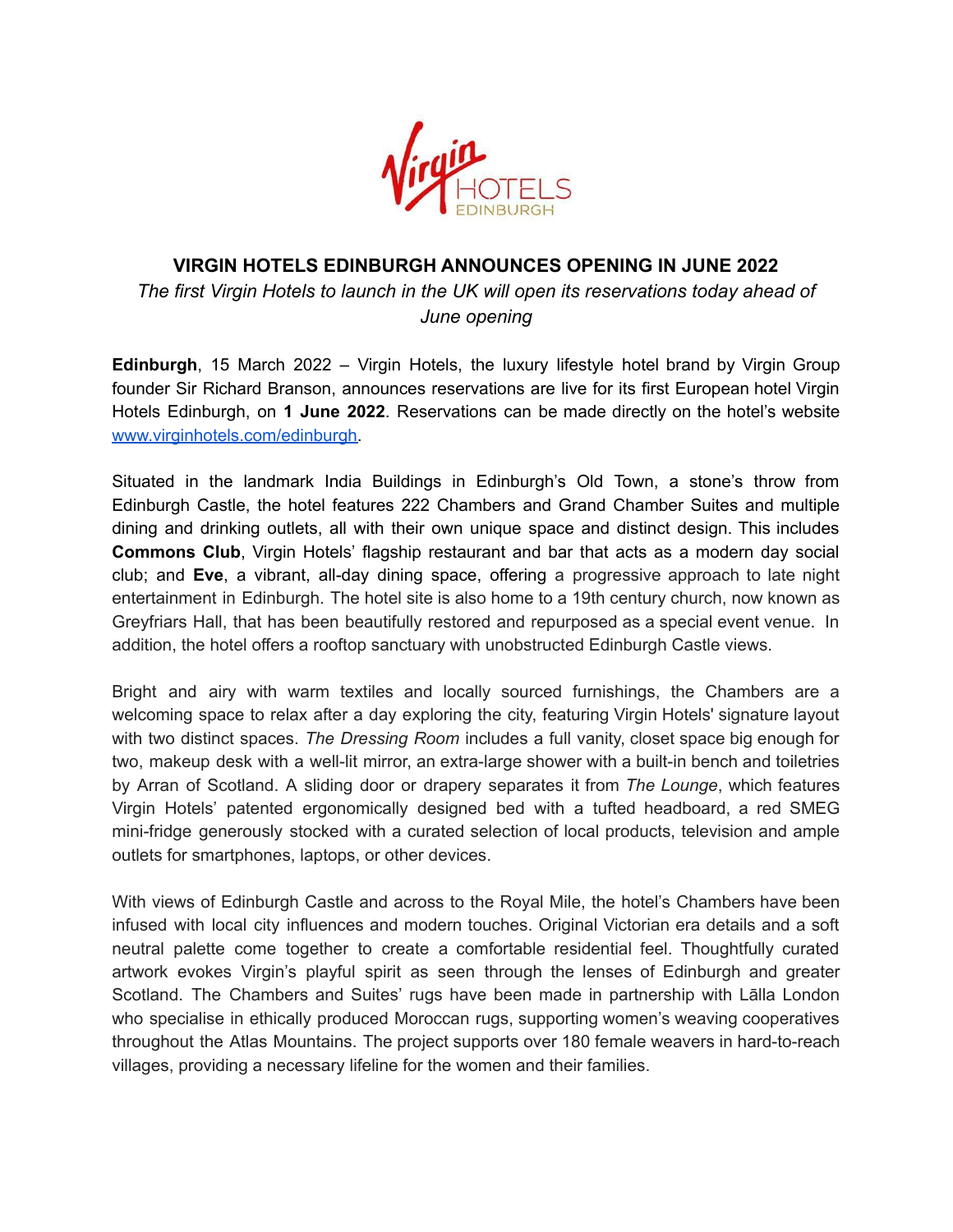Spanning across ten floors, guests have plenty of choice when selecting a Chamber or Suite, with 15 unique categories including the signature suite, *Richard's Flat* with beautifully restored architectural details and furnished with contemporary pieces in order to strike the perfect balance for Sir Richard's home away from home and the *Eve Branson* suite, found under the bell tower of the restored mediaeval church where the dramatic architecture is tempered with a muted pallet in rich textures. The ever-charming suite is a nod to the Virgin founder's late mother. For guests looking for something a little different, there is the Moroccan-inspired *Kasbah Tamadot* Suite, a nod to the prestigious Virgin Limited Edition property in the Atlas Mountains, with a secret second floor lounge tented in traditional fabrics and adorned with festive lanterns and sumptuous furnishings.

A collaboration between Virgin Hotels and Scottish design and architecture studios **ICA Studio**, **Four-by-Two**, and **Joelle Reid Interiors** the hotel's design preserves the original building's notable elements while adding a sense of style and sophistication. The property promises a stunning mix of old and new to fully capture the character of the cultural city of Edinburgh, combined with the heartfelt, personalised service the Virgin Hotels group is known for.

The hotel worked with **Visto Artwork** to curate the art throughout the hotel which includes numerous artworks created by local artists alongside works inspired by the unique character of Scotland and the Scots. The history of the location played a key role in developing the pieces, intertwining the heritage of the building with the contemporary character of the hotel design. Illuminating the walls and ceilings throughout Eve, guests will find **'Mary in Space'** by Studio Giftig, inspired by Mary, Queen of Scots, a cultural icon who also lived for some time in Edinburgh Castle. Wearing modern clothing, Mary makes for an interesting image as past, present and future worlds are imagined to collide.

Other significant pieces of note are the "Chandelier" by Arthur Mamou-Mani. One of the world's first bioplastic 3D printed sculptures of this scale, measuring 3 metres wide, hangs in the nave of the former church known as Greyfriars Hall. In addition, a large-scale painting was commissioned by artist Alan Macdonald for the mantle in the Commons Club bar. This work is rich in symbolism not only of the Virgin brand and what it represents, but of the site and the history of the area.

James Bermingham, Chief Executive Officer of Virgin Hotels commented: "Edinburgh is such an iconic city and we're thrilled it will be the home of the first Virgin Hotels in the UK and across Europe. Through dynamic contextual design and neighbourhood-centric influences the new hotel will be a cultural city hub, with a design that sustains the building's heritage while adding a vibrant, new style to the area."

All guests can sign up for the brand-wide guest preferences and loyalty program 'The [Know](https://virginhotels.com/the-know/)', which grants a personalised hotel experience that allows for access to room upgrades, member rates, special events and a complimentary cocktail hour in Commons Club - all when booking directly with Virgin Hotels. All Chambers and Suites have integrated tech capabilities, which can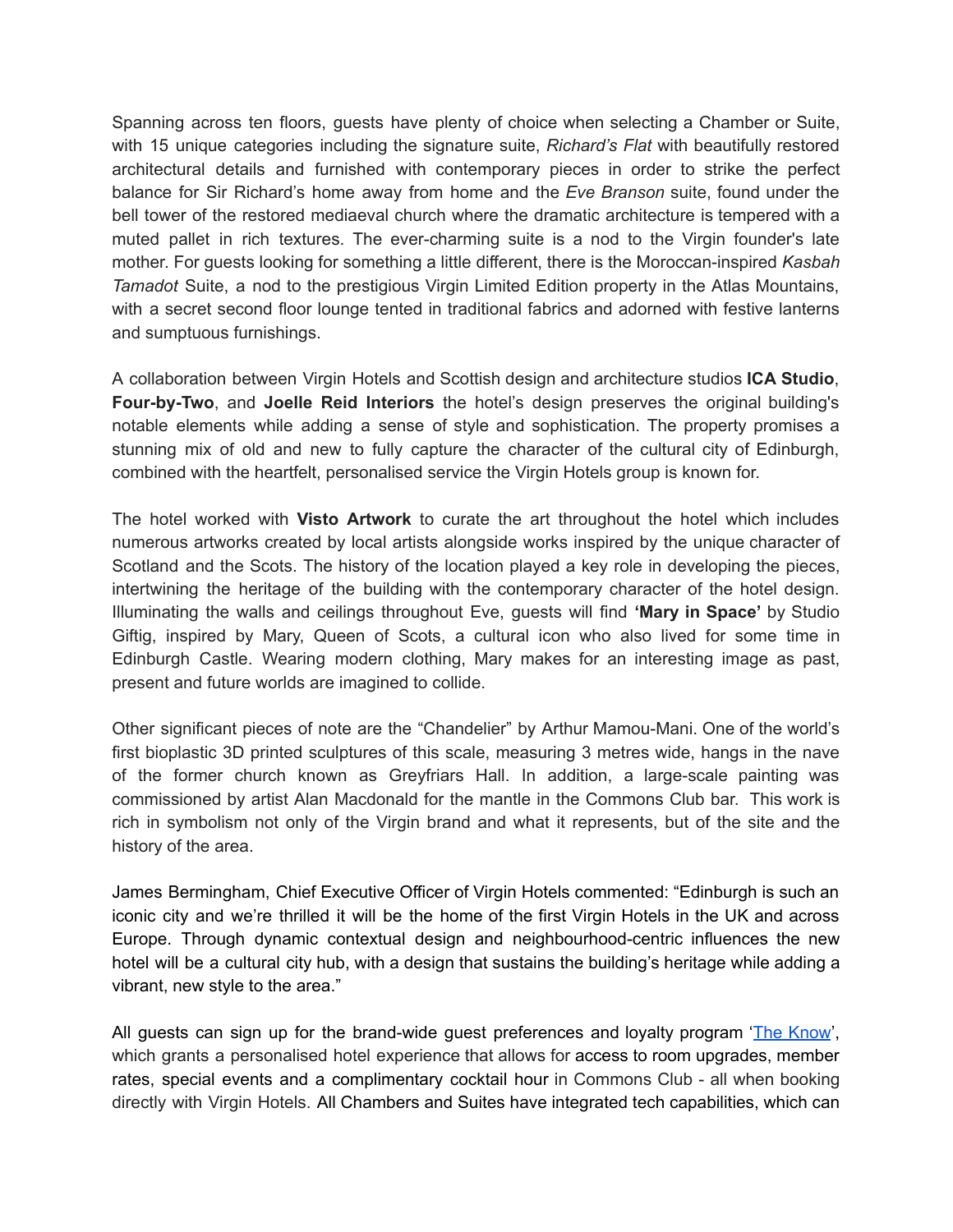control lighting, thermostats, TVs, and order room service directly via the mobile app, [Lucy](https://virginhotels.com/about-the-app/) which is exclusively available to Know members. Lucy also gives guests the ability to check in prior to arrival and can be used as an access key to their Chambers. Chambers are also pet friendly, with complimentary 'pet-menities' available, including dog beds and food and water dishes.

The hotel has been developed and is owned by Flemyn and managed by Virgin Hotels.

Reservations are now being accepted for stays starting 1st June 2022 and can be made directly on the hotel's website [www.virginhotels.com/edinburg](http://www.virginhotels.com/edinburgh)h.

Follow along on social media, Instagram - [@virginhotelsedi](https://www.instagram.com/virginhotelsedi/), [Facebook,](https://www.facebook.com/virginhotelsedinburgh) [Twitter](https://twitter.com/virginhotelsedi) and [YouTube](https://www.youtube.com/c/VirginHotels)

## **DOWNLOAD IMAGES:**

- Chambers (guestroom): [HERE](https://www.dropbox.com/sh/5wks3gu5zz6t2ag/AAB9DNW1qjlmm5NBWv2J4aiFa?dl=0)
- Property Renderings: [HERE](https://www.dropbox.com/sh/hekkn712hq0toe6/AABltvAB2Xf2EPjEoY3SZ933a?dl=0)

###

## **About Virgin Hotels Edinburgh:**

Virgin Hotels Edinburgh is the first UK property from Virgin Hotels, the lifestyle hospitality brand that combines heartfelt, personalised service with the track record of innovation and smart disruption that Sir Richard Branson's Virgin Group has pioneered. Situated in the landmark India Buildings in Edinburgh's Old Town close to Edinburgh Castle, the new hotel features 222 Chambers and Grand Chamber Suites: multiple dining and drinking outlets including Commons Club, Virgin Hotel's iconic flagship restaurant and bar that acts as a modern day social club, and Eve, a vibrant, all day dining concept with a focus on entertainment. In re-envisioning the buildings, the designers have worked to preserve its historic elements while adding a sense of style and sophistication. The property promises a stunning mix of old and new to fully capture the character of the cultural city of Edinburgh.

## **About Virgin Hotels**

Virgin Hotels is a luxury lifestyle hospitality brand that combines heartfelt service and a personalised hotel experience inspired by the innovation and smart disruption that Sir Richard Branson's global Virgin Group has pioneered for over 50 years. Each property intermixes a passion for food and beverage with music, design, and culture, fusing with the local landscape and providing a vibrant and inclusive environment for travellers and locals alike. The current portfolio includes five hotels—Virgin Hotels Chicago, Virgin Hotels Dallas, and Virgin Hotels Nashville, all voted in the top ten Condé Nast Traveller's Readers' Choice Awards in 2021, and newly opened Virgin Hotels New Orleans and Virgin Hotels Las Vegas. Locations in Edinburgh, Glasgow, and New York City are scheduled to debut in 2022, followed by Miami in 2025. In addition, Virgin Hotels continues to explore hotel, conversions, and ground-up development in Boston, Los Angeles, Austin, Philadelphia, Seattle, London, and more.